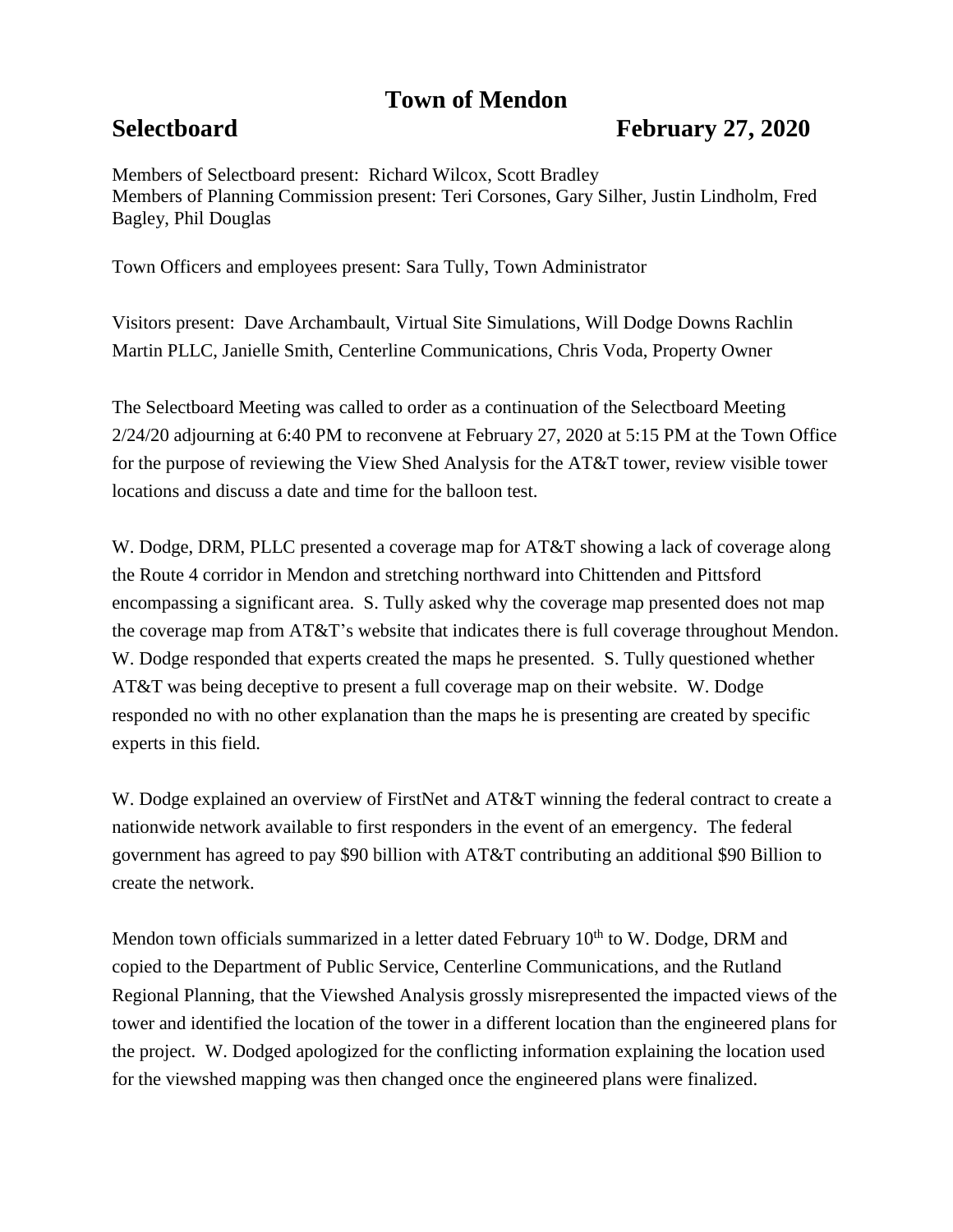J. Lindholm explained the pictures included in the viewshed mapping did not point to the correct location or even the correct mountain in some instances.

AT&T has agreed to conduct another balloon test to be scheduled at the end of March weather dependent on less than 10 mph winds with a preference of less than 6 mph winds. A public hearing will also be scheduled after the balloon test has been conducted. The warning for the balloon test and public hearing will be posted on the town's website [www.mendonvt.org](http://www.mendonvt.org/) and Facebook page [www.facebook.com/townofmendonvt.](http://www.facebook.com/townofmendonvt) The town of Mendon will be encouraging all interested parties to attend the public hearing.

The town of Mendon had submitted a list of addresses with expected impacted view of the proposed tower to AT&T. The list of addresses were reviewed in detail. D. Archambault and W. Dodge both explained sites within a 1 mile radius are preferred but they can extend out to 2 miles of the tower. They explained anything beyond 2 miles the view of the tower would be insignificant.

The town requested again that computer generated photos of what the tower will look like on the mountain be created along with the balloon test. J. Lindholm requested to see pictures of projects where AT&T installed towers in Vermont. First, a picture of what they presented the tower was going to look like on the ridgeline and what it eventually did look like for comparison.

The proposed tower is 140 feet. AT  $&T$  will be installing 4 arrays at the top of the tower. They are able to sell space on the tower to other vendors. F. Bagley requested to see what the tower will look like fully loaded with arrays.

## Action items:

- 1. AT&T agreed to narrow down the list of addresses to take pictures from for the balloon test and submit to the town early next week.
- 2. Mendon will review the list and make comment if any addresses have been omitted that they feel strongly should be included.
- 3. AT&T will pursue requesting Landowner permission waivers to take pictures on private property if needed prior to the balloon test with approximately 2 weeks notice.
- 4. AT&T will schedule the balloon test with the town as soon as weather conditions can be forecasted.

There being no further business, R. Wilcox moved to adjourn at 7:00 PM. Motion seconded by S. Bradley. Motion carried.